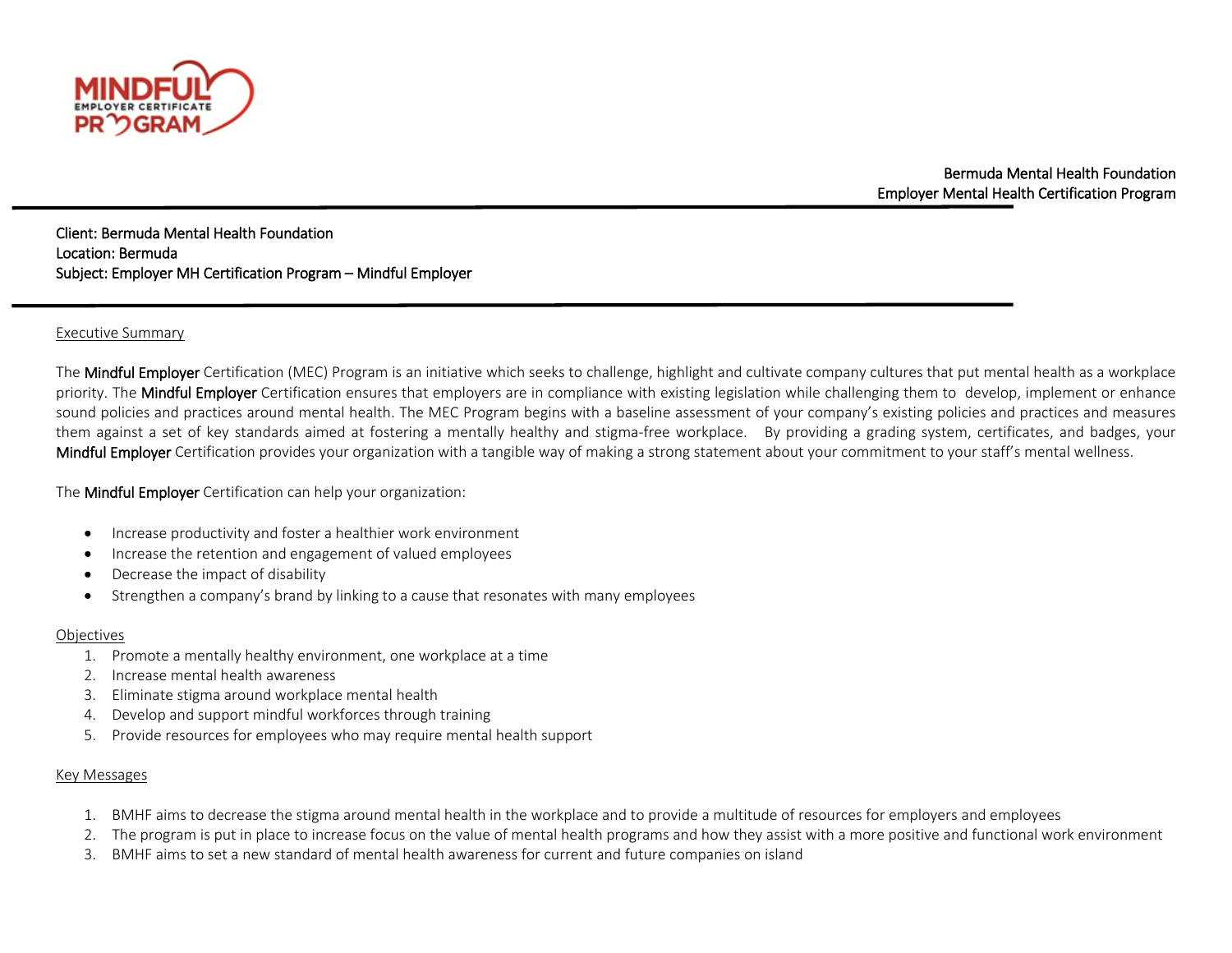

## Benefits for Employers

- 1. Certificate from the Bermuda Mental Health Foundation recognizing your Designation, whether at Gold, Silver or Bronze level
- 2. Listed on the BMHF website and Social Media as a Mindful Employer
- 3. A formal badge to include in communications indicating your designation
- 4. Acknowledgement at formal BMHF and Bermuda HR Association events held periodically
- 5. Discount on all training delivered by the BMHF

# Benefits for Employees

- 1. Ability to work in mentally friendly work environment
- 2. Increased job performance
- 3. Reduced stress and work-related anxiety

### Tiers/ Designations

In collaboration with the Bermuda Human Resources Association (BHRA), BMHF will conduct the baseline audit and make follow-up recommendations which, once implemented, will enable the employer to attain the Certification at the below varying levels:

- Gold Employer achieves all 13 of the criteria
- Silver- Employer achieve 9 of the criteria
- Bronze Employer achieves 6 of the criteria

#### Pricing Strategy

- Employers with 1-49 employees \$250 Renewal \$100
- Employers with 50-99 employees \$500 Renewal \$100
- Employers with 100-199 employees \$750 Renewal \$200
- Employers with 200+ employees \$1000 Renewal \$200

## . Contact us:

[www.bmhf.bm](http://www.bmhf.bm/) P.O. Box Hamilton, Bermuda HM11 [info@bmhf.bm](mailto:info@bmhf.bm) or MECProgram@bmhf.bm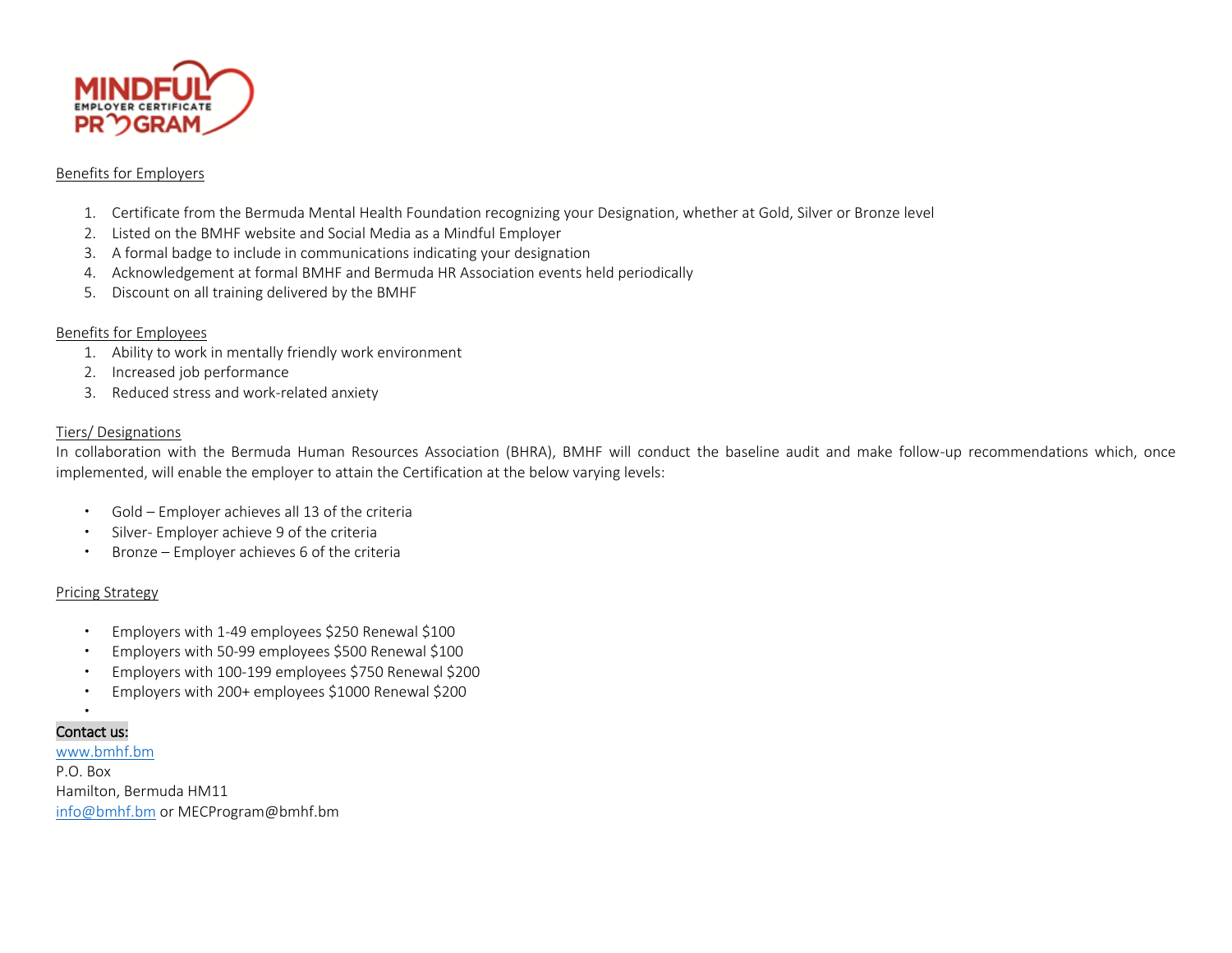



For more information the Bermuda Mental Health Foundation by email at MECProgram@bmhf.bm or by visiting www.bmhf.bm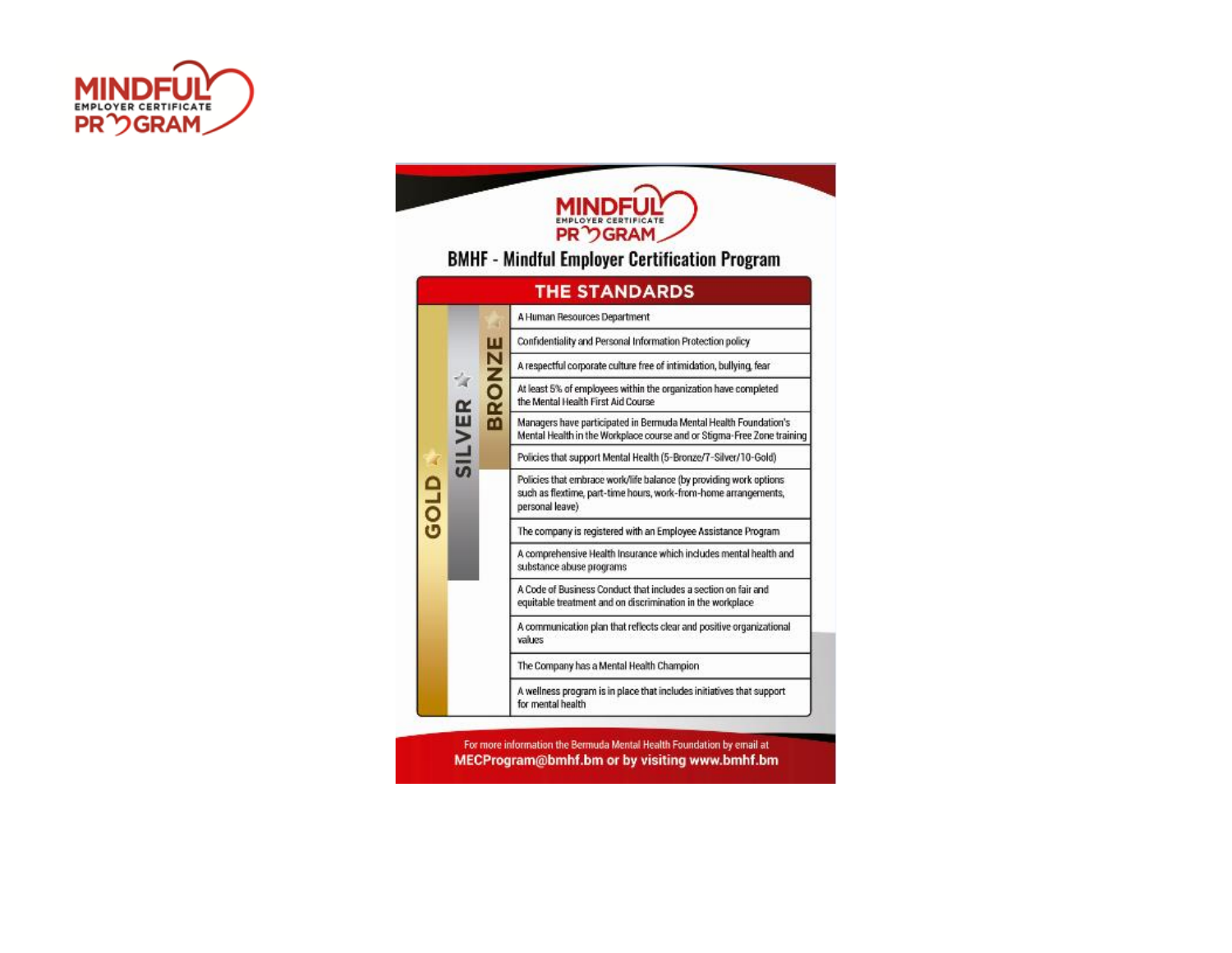

|                 | The Standard                                                                            | The Criteria                                                                                                                                                                                                                                                                                                                                                                                                                                                                                                                                                              | <b>Status</b>                              | <b>Additional Info</b>                                                |
|-----------------|-----------------------------------------------------------------------------------------|---------------------------------------------------------------------------------------------------------------------------------------------------------------------------------------------------------------------------------------------------------------------------------------------------------------------------------------------------------------------------------------------------------------------------------------------------------------------------------------------------------------------------------------------------------------------------|--------------------------------------------|-----------------------------------------------------------------------|
| 1.<br>Framework | Resources<br>Human<br>A<br>Department                                                   | There must either be a:<br>Human Resources Department OR<br>$\bullet$<br>Dedicated resource responsible for handling all HR Matters<br>These resources must possess<br>Working Knowledge of Employment Act 2000<br>$\bullet$<br>Knowledge of the Human Rights Act 1981 more specifically<br>as it relates to Discrimination                                                                                                                                                                                                                                               | <b>Bronze</b>                              |                                                                       |
| 2.<br>Framework | A communication plan<br>that reflects clear and<br>organizational<br>positive<br>values | The Company has a clear Mission/Vision Statement that<br>$\bullet$<br>reflect its values OR<br>Managers are clear on policies and procedures on how to<br>support their employees; they have access to ongoing<br>training that helps them spot signs of mental health issues.<br>New hire induction includes positive references to mental<br>health procedures<br>General Awareness communication around Mental Health<br>is provided across the company to normalize the topic and<br>promote positive, preventative approaches to good mental<br>health<br>CEO Pledge | Gold                                       |                                                                       |
| 3.<br>Policies  | Policies that<br>support<br>Mental Health                                               | At least five of the following policies are in place<br>Anti-retaliation<br>$\bullet$<br>Anti-discrimination<br>Workplace Violence<br>Open Communication<br>$\bullet$<br>Safe working conditions<br>Recognition programs<br>Clear Job Descriptions<br>$\bullet$<br>Training and Development<br>Parental Leave/Short-Term Disability leave<br>Performance Management and Recognition                                                                                                                                                                                       | Gold 10<br>Silver <sub>7</sub><br>Bronze 5 | BMHF and BHRA can provide<br>$\bullet$<br>guidance on policy drafting |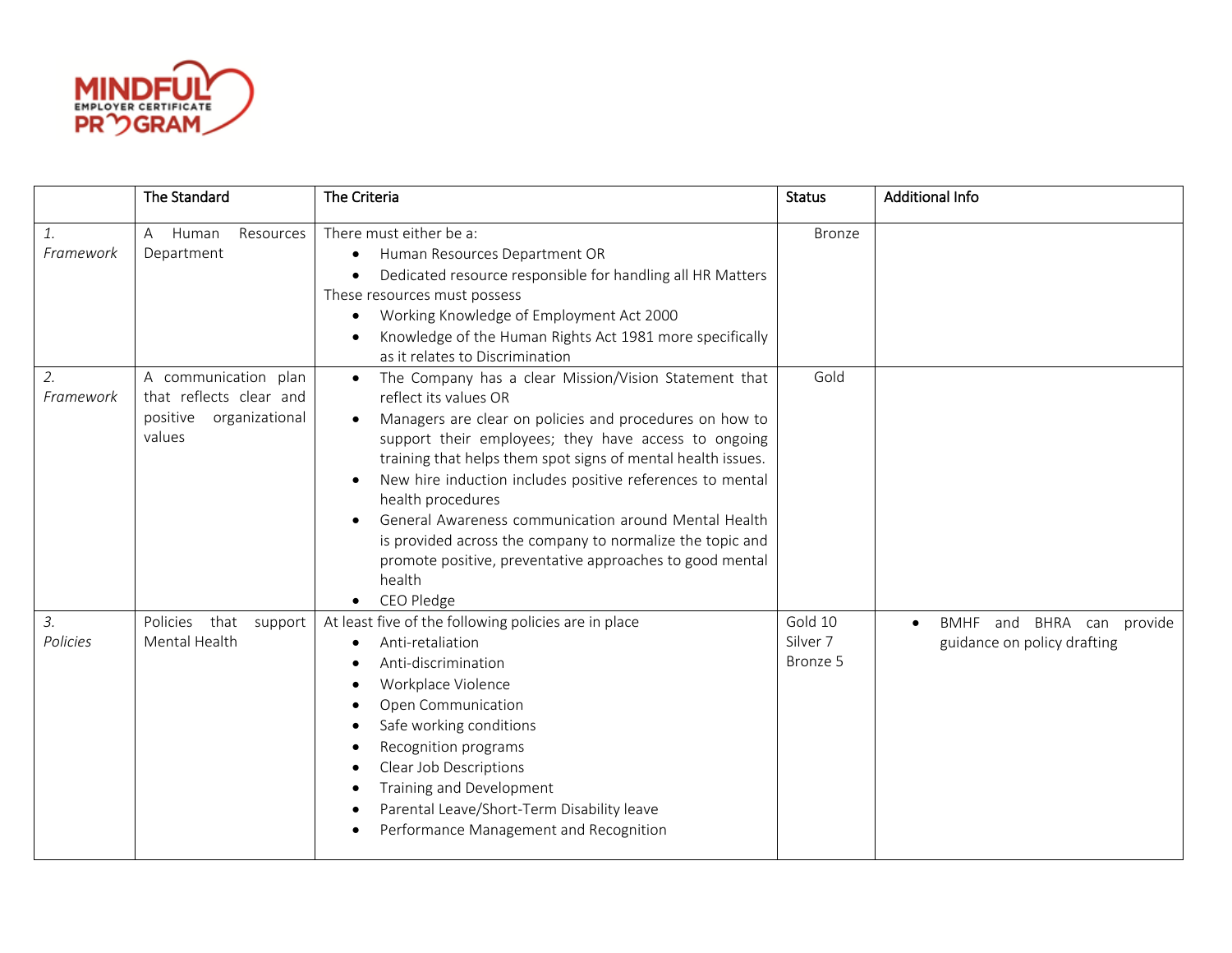

| 4.               | A Code of Business Conduct    | Employer understands their legal obligation                      | Gold          |                                                 |
|------------------|-------------------------------|------------------------------------------------------------------|---------------|-------------------------------------------------|
| Policies         | that includes a section on    | Must be included in the Employee Handbook or Policy              |               |                                                 |
|                  | fair and equitable treatment  | Manual                                                           |               |                                                 |
|                  | and on discrimination in the  |                                                                  |               |                                                 |
|                  | workplace                     |                                                                  |               |                                                 |
| 5.               | Policies<br>that<br>embrace   | Employer should be able to demonstrate and refer to specific     | Silver        |                                                 |
| Policies         | work/life<br>balance<br>(by   | policies such as                                                 |               |                                                 |
|                  | providing work options such   | Flex-time<br>$\bullet$                                           |               |                                                 |
|                  | as flextime, part-time hours, | Part-time hours                                                  |               |                                                 |
|                  | work-from-home                | Reasonable hours/regular breaks<br>$\bullet$                     |               |                                                 |
|                  | arrangements,<br>personal     | Work-from-home arrangements                                      |               |                                                 |
|                  | leave)                        | Personal Leave                                                   |               |                                                 |
| 6.               | respectful<br>corporate<br>A  | Employer can demonstrate that                                    | <b>Bronze</b> |                                                 |
| Policies         | culture free of intimidation, | An internal Complaint Procedure is in place for any<br>$\bullet$ |               |                                                 |
|                  | bullying, fear                | employee who feels they have been subjected to                   |               |                                                 |
|                  |                               | discrimination, intimidation, bullying etc.                      |               |                                                 |
|                  |                               | Managers are prohibited from taking any retaliatory              |               |                                                 |
|                  |                               | action against a complainant                                     |               |                                                 |
|                  |                               | No matter has been reported with the Labour                      |               |                                                 |
|                  |                               | Relations Dept nor the Human Rights Commission in                |               |                                                 |
|                  |                               | the last three years                                             |               |                                                 |
| $\overline{7}$ . | Confidentiality and Personal  | There is a clear structure in the organization for<br>$\bullet$  | <b>Bronze</b> |                                                 |
| Policies         | Information<br>Protection     | sharing sensitive information such as mental health              |               |                                                 |
|                  | policy                        |                                                                  |               |                                                 |
| 8.               | At least 5% of employees      | 5% of employees have completed the course<br>$\bullet$           |               | BMHF will assist with enrolment in<br>$\bullet$ |
| Training         | within the organization have  |                                                                  |               | upcoming public training session                |
|                  | completed<br>the<br>Mental    |                                                                  |               | Minimum attendance required for                 |
|                  | Health First Aid Course       |                                                                  |               | onsite training (TBD)                           |
| 9.               | Managers have participated    | All existing and new managers are trained on mental              | <b>Bronze</b> |                                                 |
| Training         | in Bermuda Mental Health      | health awareness                                                 |               |                                                 |
|                  | Foundation's Mental Health    |                                                                  |               |                                                 |
|                  | in the Workplace course and   |                                                                  |               |                                                 |
|                  | or Stigma-Free Zone training  |                                                                  |               |                                                 |
|                  |                               |                                                                  |               |                                                 |